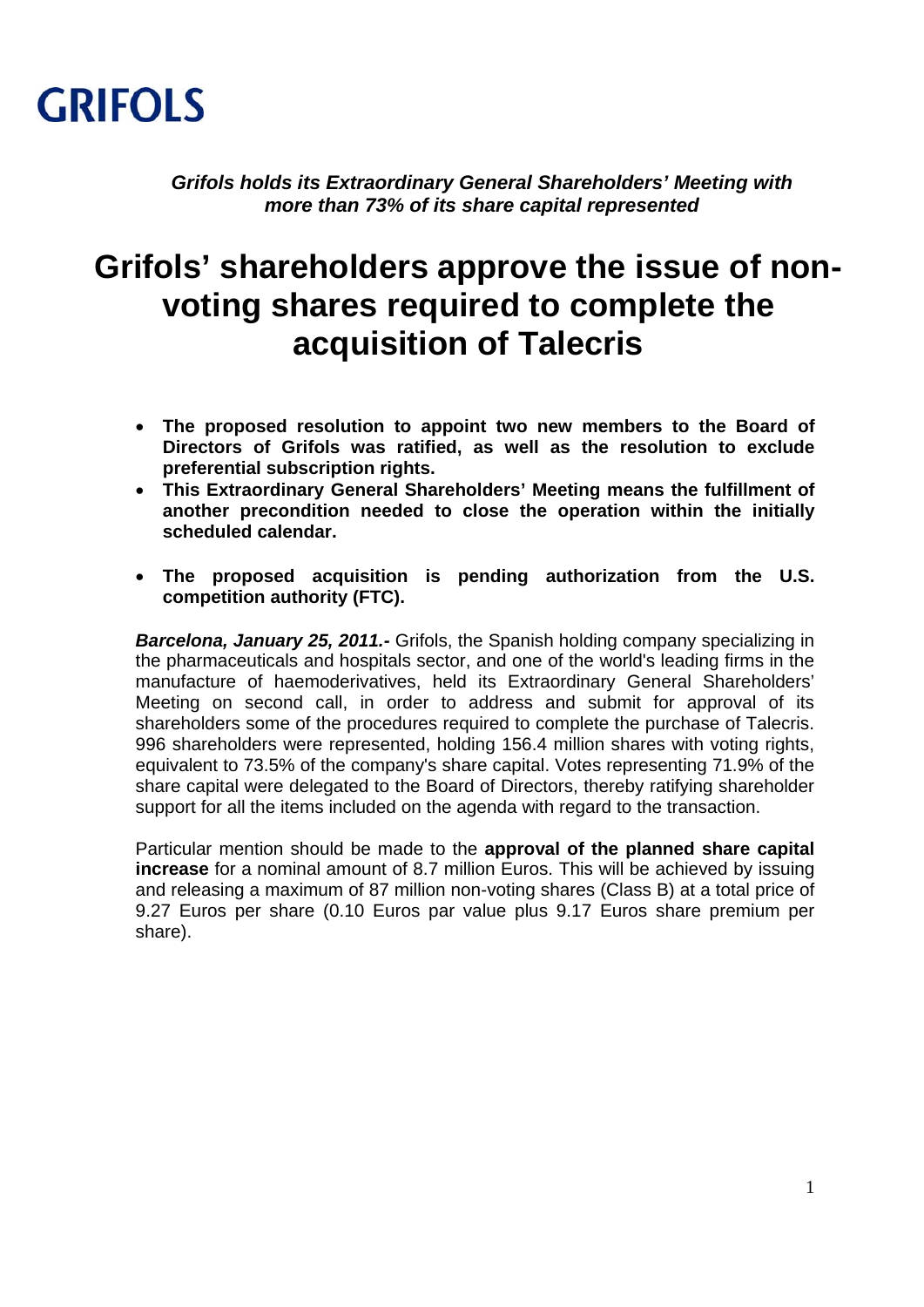

-

These newly issued non-voting Grifols' shares are part of the total consideration anticipated in the agreement to acquire Talecris. The price to be paid by Grifols for each Talecris share will amount to  $0.641/0.6485<sup>1</sup>$  non-voting Grifols' shares and 19 US dollars in cash, for which, all the funding required has already been raised.

On the basis of the definitive issue price fixed by the Board of Grifols in 9.27 Euros per share, and the dollar-euro exchange rate  $(1.2060$  USD = 1 EUR) set by the European Central Bank (ECB) on 4 June 2010, the sum total of the monetary price and the price in shares amounts to 21.77 Euros (26.25 US dollars) per Talecris share for those shareholders with an Exchange Ratio equal to 0.6485, and 21.70 Euros (26.17 US dollars) per share for those shareholders with an Exchange Ratio equal to 0.641.

The newly issued non-voting shares in Grifols will be listed in Spain and on NASDAQ in the form of ADS's (American Depositary Shares). Besides having the same dividend and same financial rights as ordinary shares, they have additional rights which were also ratified, such as a preference dividend of 0.01 Euros per share. Grifols' shareholders also ratified the proposal to waive their preferential subscription rights, as the newly issued shares are part of the payment made for Talecris, and the proposal to increase the number of members on the Board of Directors. The members appointed by Talecris to take up the two additional positions on the Grifols board will be Steven F. Mayer and W. Brett Ingersoll. Both have been members of the Talecris Board of Directors since April 2005.

This Extraordinary General Shareholders' Meeting means the fulfillment of another precondition needed to close the operation in line with the initially scheduled calendar. In this regard the proposed acquisition of Talecris has already been approved by the Spanish and German competition authorities among others, although it is still awaiting authorization from the U.S. authority (FTC).

## **Clear confidence in the management team as shareholders ratify the operation**

The growth strategy so far pursued by Grifols over recent years has received the unanimous trust and support of the group's investors and shareholders. This has positioned Grifols as one of the world's leading companies in the haemoderivatives sector, expanding its presence in the United States and driving the group's internationalization, currently present in 90 countries, and with fully owned commercial subsidiaries in 23 countries.

<sup>&</sup>lt;sup>1</sup> The Share Exchange Ratio will differ based on the identity of the Talecris shareholder when the transaction is closed, and will be equal to 0.6485 generally speaking, and 0.641 if the holder is Talecris Holdings, LLC, or a Talecris director. This exchange ratio corresponds to a settlement agreement signed on 29 October 2010 that put an end to the Class Action brought by certain Talecris shareholders in the State of Delaware against Talecris and Grifols, among others. As a result of the settlement agreement, appraisal rights were granted to those Talecris shareholders who requested so, and Grifols agreed to raise the maximum number of shares to be issued by 500,000, from 86,500,000 to 87,000,000.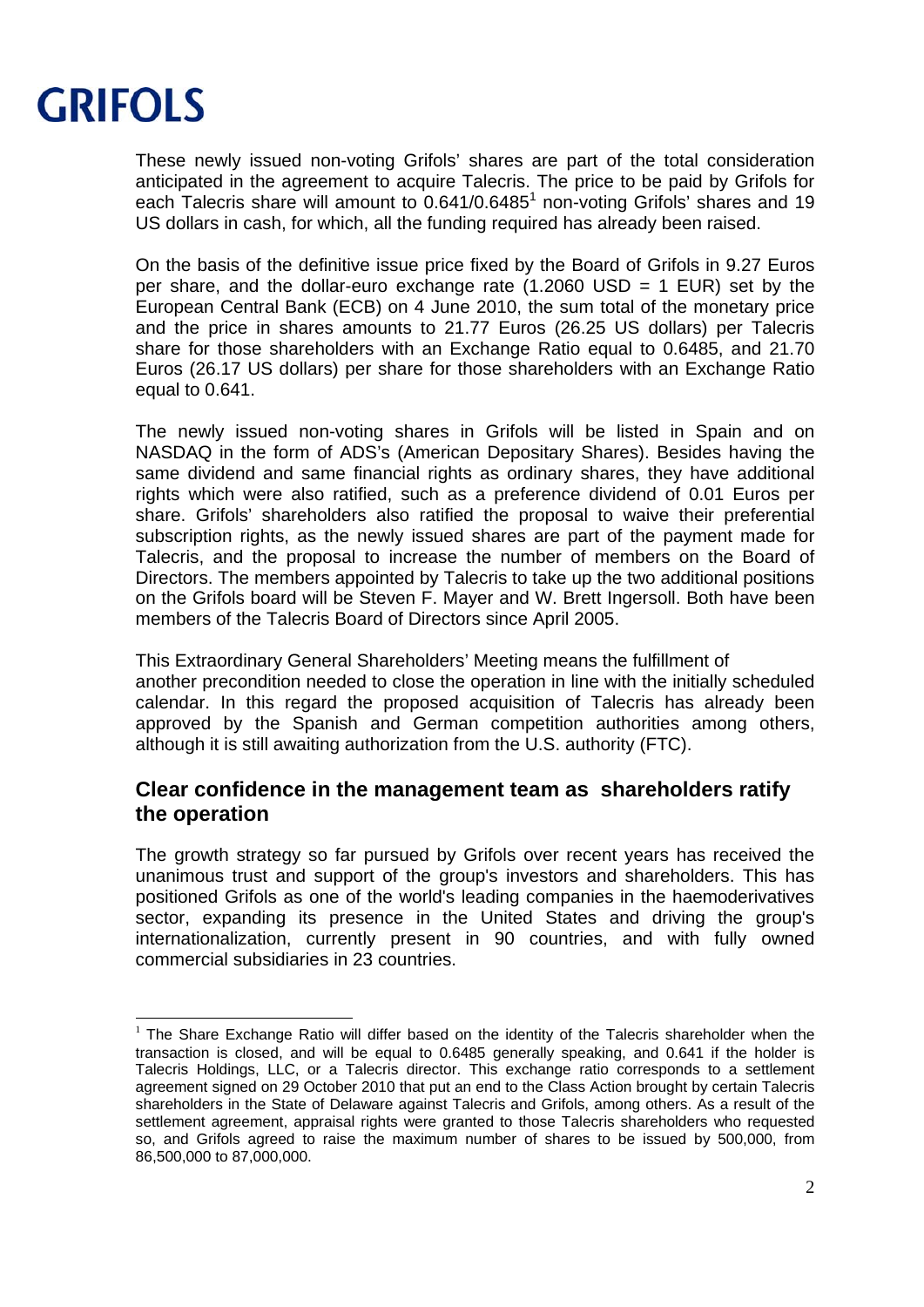

It has also resulted in the implementation of a vertically integrated business model, where the sourcing of plasma as a raw material, the fractionation and purification production processes and the sale of haemoderivatives are fully controlled by Grifols, in accordance with the strictest quality and safety standards.

The culmination of the proposed acquisition of Talecris would consolidate Grifols as the world's third-largest producer of plasma products, significantly expanding its presence in the United States. Among other aspects, it will increase product availability in the market to the benefit of patients, through higher collection capacity and plasma fractionation, as well as with complementary R&D projects. Estimated operational synergies have been valued at approximately 230 million dollars per annum in addition to other synergies related to the reorganization of capital investments (CAPEX), working capital, etc.

Grifols expects to gradually reduce its net financial debt/ EBITDA ratio, achieving levels similar to the current ones by the end of 2014, as a consequence of significant increases in short-term cash flows and of expected synergies. While it is expected that following the closing of the operation net financial debt over EBITDA will be around 5x, this ratio should gradually be reduced to approximately 3x EBITDA by the end of 2012, and below 2x by the close of 2014, even while the main investment programs are maintained,

## **About Grifols**

Grifols is a Spanish holding company specialized in the pharmaceutical-hospital sector and is present in more than 90 countries. Since 2006, the company has been listed on the Spanish Stock Exchange ("Mercado Continuo") and is part of the Ibex-35 since 2008. Currently it is the first company in the European sector in plasma derivatives and the fourth in production worldwide. In upcoming years, the company will strengthen its leadership in the industry as a vertically integrated company, thanks to recent planned investments. In terms of raw materials, Grifols has ensured its plasma supply with 80 plasmapheresis centers in the United States and in terms of fractionation, its plants in Barcelona (Spain) and Los Angeles (United States) will allow the company to respond to the growing market demand. Nevertheless, the company is preparing for sustained growth in the following 8-10 years and has launched an ambitious investment plan.

## **Disclaimer**

This release contains "forward-looking statements" as defined in the Private Securities Litigation Reform Act of 1995. The words "anticipate," "believe," "estimate," "expect," "intend," "will," "should" and similar expressions, as they relate to us, are intended to identify forward-looking statements. These statements reflect management's current beliefs, assumptions and expectations and are subject to a number of factors that may cause actual results to differ materially. These factors include but are not limited to: the unprecedented volatility in the global economy; the risk that the future business operations of Talecris will not be successful; the risk that we will not realize all of the anticipated benefits from our acquisition of Talecris; the risk that customer retention and revenue expansion goals for the Talecris transaction will not be met and that disruptions from the Talecris transaction will harm relationships with customers, employees and suppliers; the risk that unexpected costs will be incurred; the outcome of litigation and regulatory proceedings to which we may be a party; actions of competitors; changes and developments affecting our industry; quarterly or cyclical variations in financial results; development of new products and services; interest rates and cost of borrowing; our ability to protect our intellectual property rights; our ability to maintain and improve cost efficiency of operations, including savings from restructuring actions; changes in foreign currency exchange rates; changes in economic conditions, political conditions, trade protection measures, licensing requirements and tax matters in the foreign countries in which we do business; reliance on third parties for manufacturing of products and provision of services; and other factors that are set forth in the "Risk Factors" section, the "Management's Discussion and Analysis of Financial Condition and Results of Operations" section and other sections of and Talecris's Quarterly Report on Form 10-Q for the